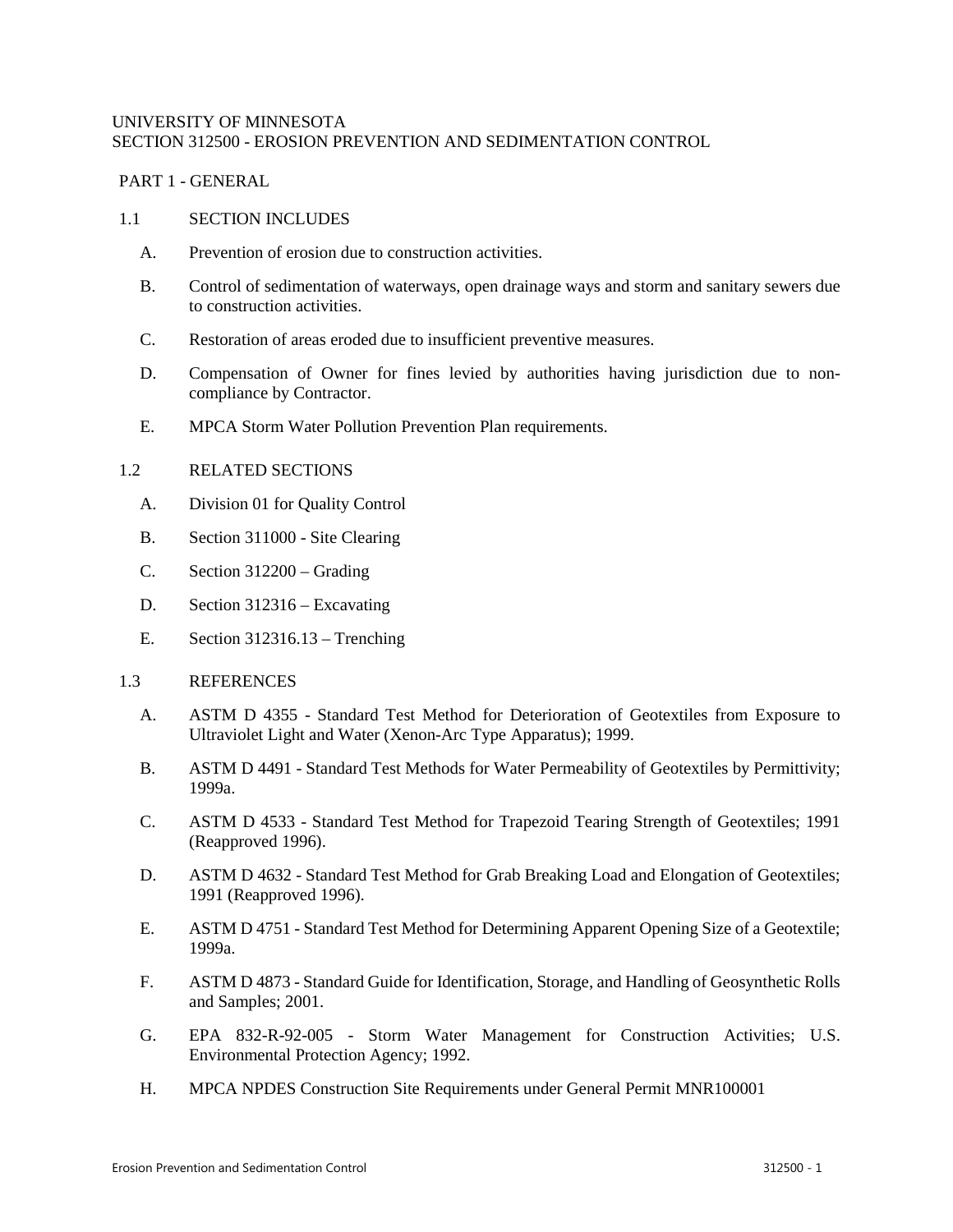I. Minnesota Department of Transportation Standard Specifications for Construction, 2016 Edition and Corresponding Supplements.

## 1.4 PERFORMANCE REQUIREMENTS

- A. Follow standards for inspection and maintenance of Best Management Practices (BMPs), as identified in the MPCA Erosion and Sedimentation Control Manual.
- B. Follow all permit requirements, the project-specific Storm Water Pollution Prevention Plan (SWPPP), and University policy for Stormwater Compliance (http://policy.umn.edu/operations/environment-proc04).
- C. Provide at least one certified installer for each contractor or subcontractor to oversee all installation and maintenance of BMPs and implementation of the SWPPP. In addition, provide at least one certified individual to conduct inspection and maintenance of all erosion prevention and sediment control BMPs in accordance with the requirements of the permit and University policy. Evidence of certification of each individual shall be furnished by the Contractor at the preconstruction meeting.
- D. Do not begin clearing, grading, or other work involving disturbance of ground surface cover until applicable permits have been obtained. Obtain construction stormwater permit from the MPCA in accordance with University specified procedure below (see Part 1.5(E)). DO NOT submit an application for permit coverage on University property without first obtaining specific Department of Environmental Health and Safety (DEHS) staff or its designated campus storm water point-of-contact approval, which constitutes "Owner's Signature".
- E. Install all temporary and permanent BMPs at the project site as identified by the SWPPP, and as detailed by detail sheets. Maintain BMPs at the project site to control stormwater, prevent on-site and off-site soil erosion, to minimize on-site and off-site sedimentation, and to minimize soil compaction and devegetation. Additional BMPs may be necessary to achieve permit compliance or the provisions of this part, which shall be taken at no cost to the Owner.
	- a. Timing. Install BMPs identified in the SWPPP prior to disturbance of surface cover and before precipitation occurs. Follow project phasing indicated in SWPPP.
	- b. Maintenance. Maintain temporary preventive measures until permanent measures have been established to 90%. Permit termination may be requested after 70% vegetative cover across the entire project site has been established. University staff will terminate permit in accordance with University specified procedure below (see Part 1.5(H)).
	- c. Temporary Sediment Basins and Traps. In the event that temporary sedimentation basins will be used or required, construct basins concurrently with the start of soil disturbing activities. Direct stormwater runoff from localized watersheds into the basins. Mulch, seed, or both, the exposed side slopes of the basins as soon as possible, but within 14 days at the longest.
	- d. Construction Site Vehicle Entry/Exit. Prior to beginning work, install temporary construction exit(s) at each point where vehicles exit the construction site. Use a rock construction exit (see plans for detail), or other University-approved site exit control.
	- e. Prior to beginning work, complete the following:
		- i. Control drainage and erosion on the site, and mark or otherwise delineate areas on the site not to be disturbed.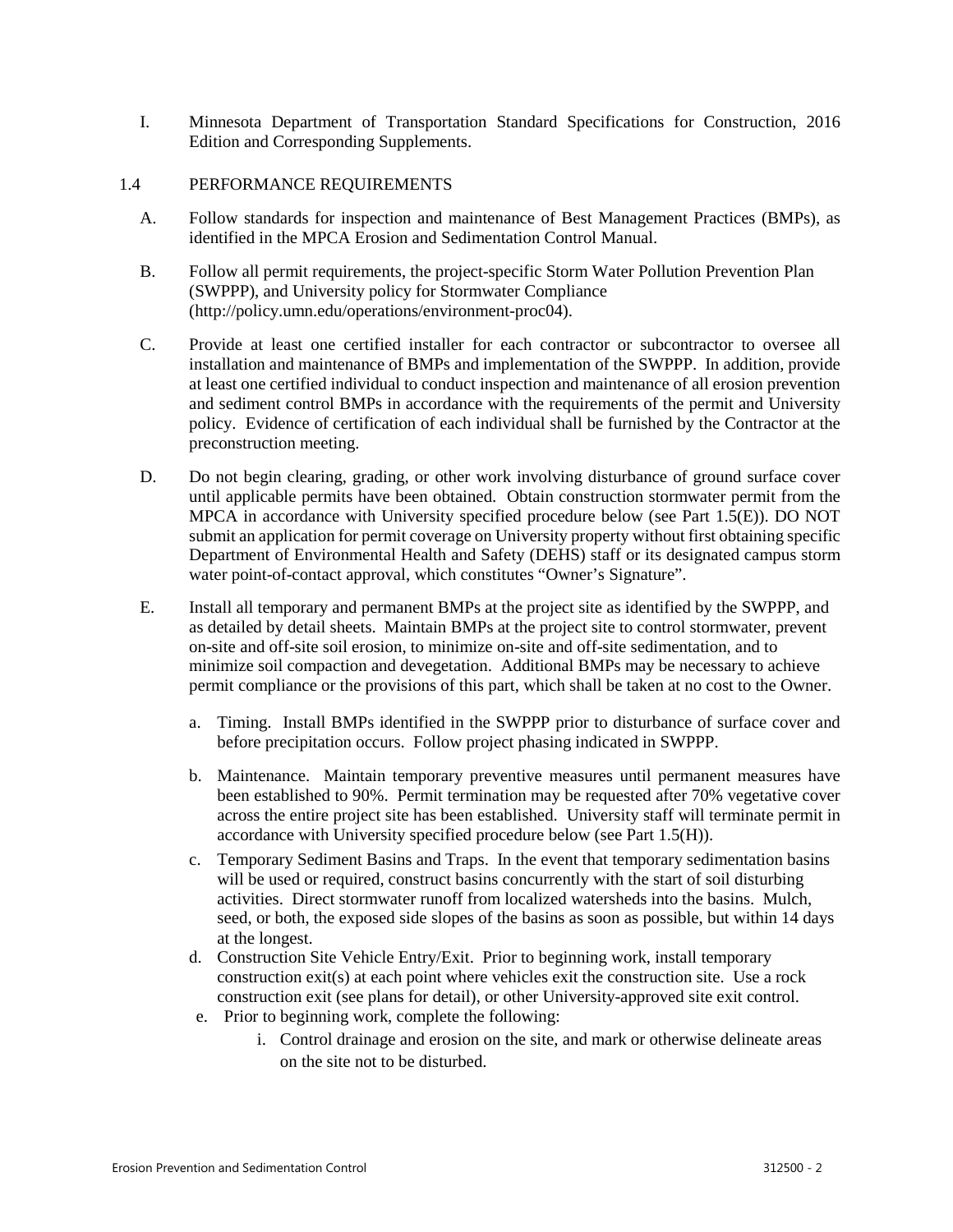- ii. Establish site location of any portable toilet, fueling area, spill kit location, concrete washout area, hazardous material handling area, litter control device area, staging area, stockpiling area and other SWPP-designated areas.
- iii. Establish traffic flow and patterns, including haul roads, to minimize soil disturbance, tracking, compaction, and to preserve native and existing vegetation.
- e. Perform notification to University DEHS staff or its designated campus storm water pointof-contact for pre-construction inspection (see Part 1.5(F)).
- E. Mark/stake and maintain sensitive areas delineated on the SWPPP to prevent disturbance, compaction, erosion and sedimentation of sensitive areas. Use measures such as hand clearing and grubbing, limiting bare soil exposure time, expediting construction activities, and immediately establishing final vegetation to minimize sediment loss potential in these areas. Inspect marked/staked areas at each inspection to ensure areas are being protected from sedimentation and sediment loss. Additional measures to prevent fouling of permanent stormwater BMPs may be necessary, and should be implemented to maintain design operability at project turnover.
- F. Maintain precipitation records onsite for use in determining applicable precipitation events. Use one of the following online sources (which maintains an electronic record of events) or install an onsite rain gauge and keep a daily weather log onsite. Indicate the source of the weather data in the SWPPP materials.
	- St Paul projects: use [http://climate.umn.edu/doc/observatory.htm](https://urldefense.proofpoint.com/v2/url?u=http-3A__climate.umn.edu_doc_observatory.htm&d=AwMFaQ&c=WQ2EpUsxHvoI3e1Lwxd_rw&r=pf3S0kp6HT3qcOU-haHsjAlQL8u4jMDT7DQOiis52zk&m=DeU4253YNxtMnm2dGpfAiwQSdCcJYaZWyFFG1PeFAIw&s=63GZzYXX7IYqdoB9rVoI9_Tg-vK9_4U1IK0jZU7Nl5I&e=) , and click on "hourly" or "hourly data file".
	- Minneapolis projects: use [http://w2.weather.gov/climate/xmacis.php?wfo=mpx.](https://urldefense.proofpoint.com/v2/url?u=http-3A__w2.weather.gov_climate_xmacis.php-3Fwfo-3Dmpx&d=AwMFaQ&c=WQ2EpUsxHvoI3e1Lwxd_rw&r=pf3S0kp6HT3qcOU-haHsjAlQL8u4jMDT7DQOiis52zk&m=DeU4253YNxtMnm2dGpfAiwQSdCcJYaZWyFFG1PeFAIw&s=Fa6yOEgyrrDPbTu9P0ea20lyUMa_0wWVgcmh4riIFZc&e=) Select the Lower St Anthony Falls station (don't use the "Minneapolis Area") from the drop-down list, and change the month to the current month.
	- Other campus locations may use NOAA weather station sites within 1 mile of the project site in lieu of maintaining an on-site meter and precipitation log.
- G. Complete periodic required stormwater inspections as identified by the permit (weekly routine inspections and precipitation events). A University-provided inspection form or an alternate University-approved inspection form shall be used to document all routine and precipitationevent inspections. A project-specific University inspection form will be furnished upon submittal of the Project Initiation form (see Part 1.5(C)). Inspections shall continue periodically until termination of permit as described by Part 1.5(H). Maintain inspection records onsite and provide as requested by University or regulatory staff.
- H. Make corrective actions to findings of periodic inspections, as self-identified on periodic inspections, or as identified by University or other regulator inspections within 24 hours of discovery/notice. Maintain corrective action records onsite and provide as requested by University or regulatory staff.
- I. Update SWPPP as often as needed to reflect real-time site conditions and BMPs currently in place. Update locations of solid waste containers, on-site fueling and concrete washing as conditions at the site change. The updated SWPPP shall be posted at the project site and be made available upon request to University or regulator staff.
- J. Storm Water Runoff: Control increased storm water runoff due to disturbance of surface cover due to construction activities for this project.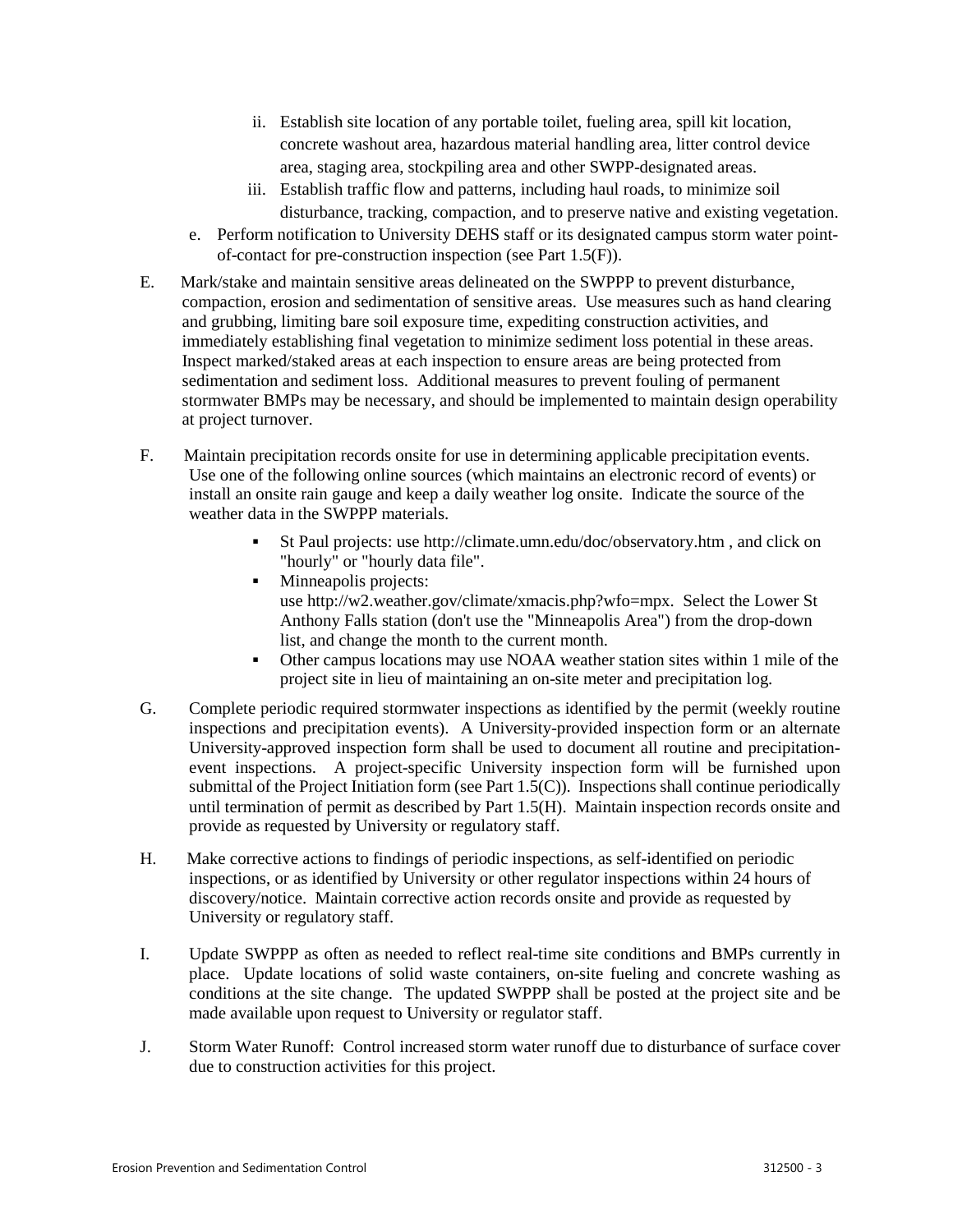- 1. Prevent runoff into project and adjacent storm and sanitary sewer systems, including open drainage channels, in excess of actual capacity or amount allowed by authorities having jurisdiction, whichever is less.
- 2. Any storm water discharge from disturbed areas must be visibly free of sediment and only contain stormwater or other permit-authorized discharges. Turbid or sedimentladen water must be treated prior to discharge (see Part 1.4(L)(5) for details).
- 3. Inlet protection removed in accordance with the permit for the purposes of public safety must be reinstalled as soon as feasible after conclusion of the event initiating removal.
- 4. Stormwater and other discharges from the site may not be discharged to the sanitary sewer.
- K. Erosion On Site: Minimize wind, water, and vehicular erosion of soil on project site due to construction activities for this project.
	- 1. Control movement of sediment and soil from temporary stockpiles of soil.
		- a. Stockpiles shall not be placed in natural buffers or surface waters unless there is a bypass in place. Stockpiles shall be stabilized with temporary BMPs by the end of the work day or shift during which it was created.
		- b. Unless infeasible or otherwise project-specified, topsoil shall be preserved for site restoration and revegetation purposes, and shall be protected from wind or water erosion as described above.
		- c. Stockpiles transported off-site shall be covered to prevent wind erosion and offsite deposition.
	- 2. Control and minimize traffic and traffic paths throughout project site to minimize tracking, disturbance and compaction. Prevent development of ruts due to equipment and vehicular traffic.
	- 3. Immediately stabilize areas when construction activity in an area has temporarily ceased or ended and will not resume for at least 14 calendar days.
	- 4. If erosion, compaction or devegetation occurs due to non-compliance with these requirements, restore impacted areas at no cost to Owner.
- L. Erosion Off Site: Prevent erosion of soil and deposition of sediment on other properties caused by water or soils leaving the project site due to construction activities for this project.
	- 1. Prevent windblown soil from leaving the project site. Soils transported off-site shall be covered to prevent wind erosion and off-site deposition. Activities such as grinding, sanding, cutting and blasting shall be conducted in a manner so as to minimize fugitive dust, and to minimize accumulation on soils to be vegetated, and areas (eg. curb cutouts) that may be a conduit of stormwater.
	- 2. Prevent tracking of mud onto public roads outside site. If installation and maintenance of SWPPP-identified BMPs is not sufficient to prevent tracking, additional preventive measures shall be implemented at no cost to the Owner.
	- 3. Street sweeping. Sweep or otherwise remove all soil and sediment tracked or otherwise deposited on public or private paved areas on a daily basis. Use mechanical methods to remove solids first, followed by wet methods, only as needed.
	- 4. Prevent mud and sediment from flowing onto sidewalks and pavements.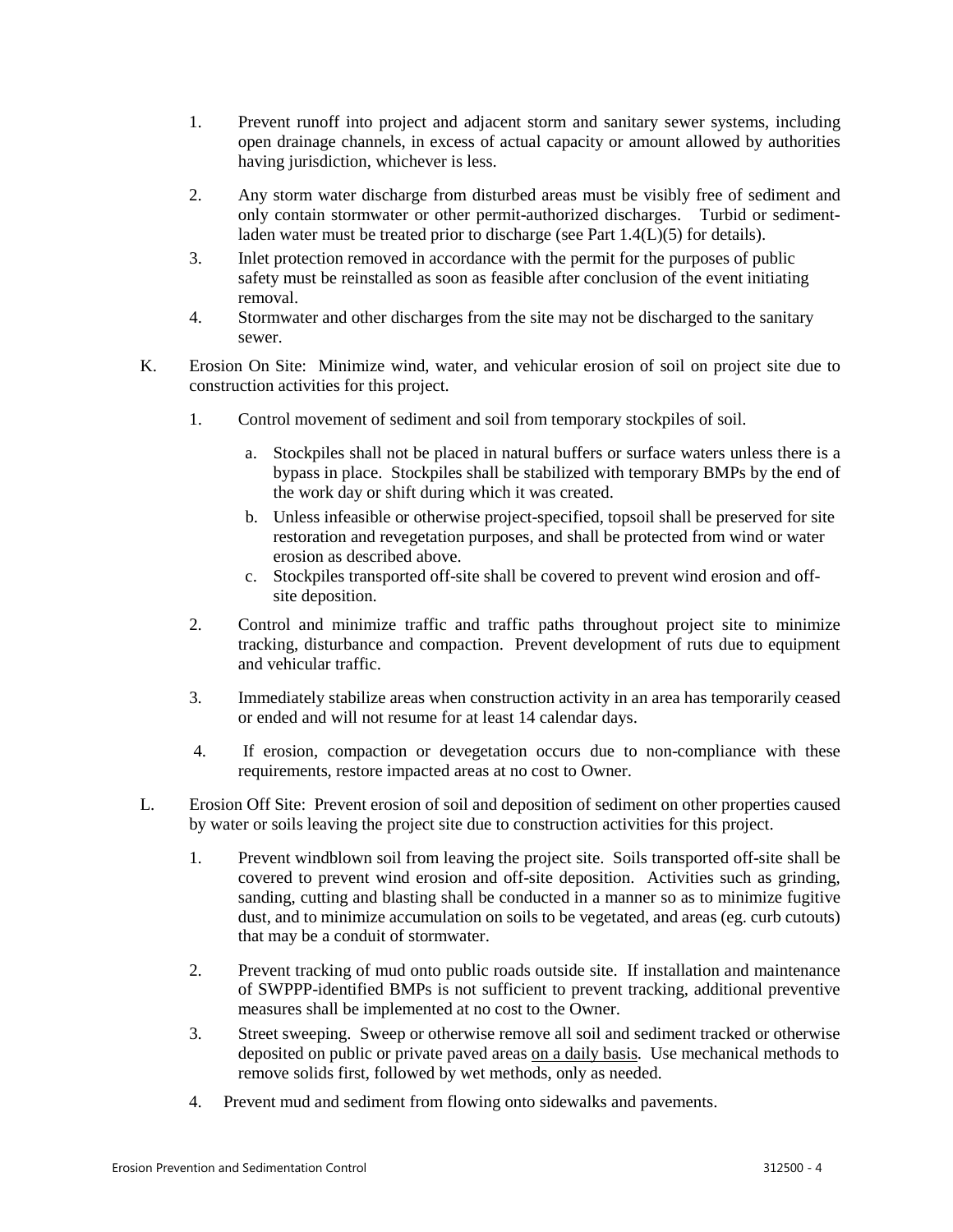- 5. Discharges within or from the project site shall meet the following requirements.
	- a. Water discharged from the project site must be comprised solely of stormwater, and be visibly free of sediment and floating solids. Other discharges require separate permitting authority.
	- b. Unless infeasible due to lack of pervious or vegetated area, discharges shall be made to vegetated areas, and with energy dissipation in place to prevent erosion. Discharges from the project site to the sanitary sewer require prior approval by University DEHS staff and the sewering authority.
	- c. Water discharged must not cause nuisance conditions, erosion in receiving channels or downslope properties, or inundation of wetlands.
	- d. For turbid or sediment-laden water, provide a treatment plan for University preapproval before pumping water from the site (see Part 1.5(J)).
- 6. If off-site impacts occur due to non-compliance with these requirements, restore impacted areas at no cost to Owner.
- M. Sedimentation of Waterways: Prevent migration of sediment from project site to waterways onsite or off-site, including rivers, streams, lakes, ponds, open drainage ways, storm sewers, and sanitary sewers.
	- 1. Project areas adjacent to or flowing directly to waters of the state have additional permitrequired management standards, which include setbacks, enhanced BMPs, and requirements for rapid stabilization methods. Consult the SWPPP for specific provisions to be followed at the project site. If installation and maintenance of SWPPP-identified BMPs is not sufficient to prevent sedimentation, additional preventive or protective measures shall be implemented at no cost to the Owner.
	- 2. If sedimentation occurs, install or correct preventive measures immediately at no cost to Owner. Corrective measures include removal of deposited sediments from waters of the state. Prior to removal of sediment from waterways, obtain EHS approval, and any necessary permits; comply with requirements of authorities having jurisdiction.
	- 3. If sediment basins or devices are used as temporary preventive measures, pump dry and remove deposited sediment after each storm.
	- 4. Discharges within or from the project site shall meet the following requirements.
		- a. Water discharged from the project site must be comprised solely of stormwater, and be visibly free of sediment and floating solids. Other discharges require separate permitting authority.
		- b. Unless infeasible due to lack of pervious or vegetated area, discharges shall be made to vegetated areas, and with energy dissipation in place to prevent erosion. Discharges from the project site to the sanitary sewer require prior approval by DEHS and the sewering authority.
		- d. Water discharged must not cause nuisance conditions, erosion in receiving channels or downslope properties, or inundation of wetlands.
		- e. For turbid or sediment-laden water, provide a treatment plan for University preapproval before pumping water from the site (see Part 1.5(J)).
	- 5. If on-site or off-site impacts occur due to non-compliance with these requirements, restore impacted areas at no cost to Owner.
- N. Open Water: Prevent standing water that could become stagnant.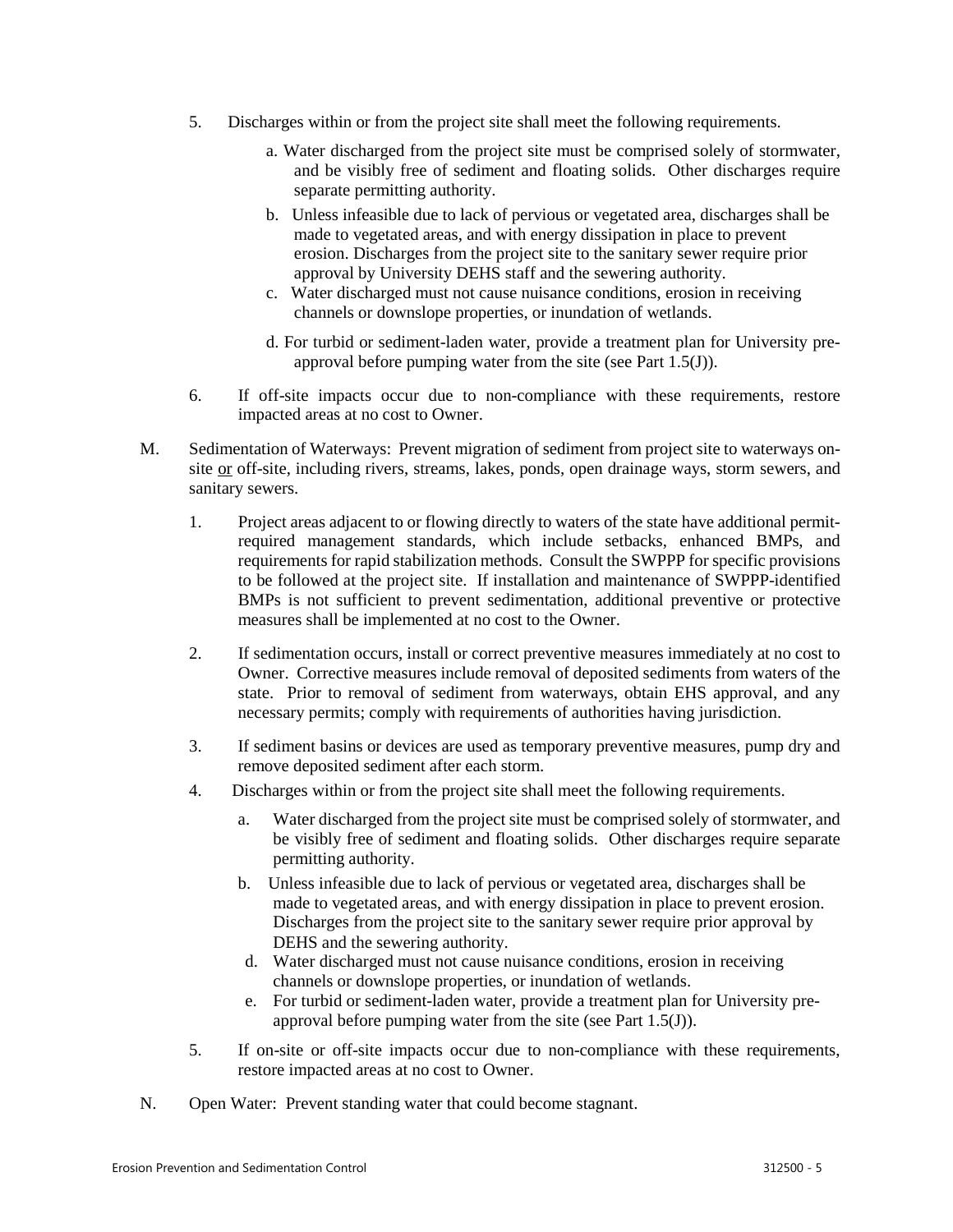- O. Pollution Prevention Measures: Prevent contamination of stormwater from on-site materials and wastes. Activities occurring at a separate area (staging) in conjunction with the project are subject to the provisions in this part.
	- 1. Any product or waste with the potential to contaminate stormwater must be stored inside or under cover in SWPPP designated areas only. Items must be stored in a closed, labeled container and in a manner to prevent releases through vandalism, theft, accident or otherwise. Items included in this provision include, but is not limited to: building materials, pesticides, treatment chemicals and by-products, landscape materials, fuels, oils and lubes, paints, paint waste and other hazardous wastes. Storage locations shall be indicated on the SWPPP, and be updated as necessary to reflect site conditions.
	- 2. Litter and solid waste at the site must be controlled to prevent release from the project site and be covered, except when adding or removing waste. Litter and wastes may not be buried or otherwise disposed at the project site. Solid waste must be collected and disposed off-site in a manner consistent with local and state solid waste rules. Solid waste storage locations shall be indicated on the SWPPP, and be updated as necessary to reflect site conditions.
	- 3. On-site fueling shall be conducted in SWPPP designated areas only, and shall have secondary containment in place to prevent fuel releases. In situations where permanent containment is not feasible, rubberized containers suitable for use under equipment during fueling operations is acceptable. Fueling locations shall be indicated on the SWPPP, and be updated as necessary to reflect site conditions.
	- 4. A spill kit containing materials appropriate to project-specific pollutants and quantities shall be located on the project site, and its location shall be indicated on the SWPPP.
	- 5. Portable toilets must be positioned so that they are secure, and will not be tipped or knocked over. On the UMD campus, a Standard Operating Procedure for portable toilets is also applicable. Sanitary waste must be disposed in a manner consistent with local and state rules.
	- 6. Vehicle and equipment washing is prohibited at the project site, including but not limited to the staging area.
	- 7. Concrete wash-out waste shall either be collected and managed off-site, or managed on-site in a SWPPP-designated concrete washout area. Materials in or destined for the washout area shall not contact the ground, nor shall water or other liquid discharge from the containment structure. Wastes collected must be disposed of off-site in a manner consistent with local and state solid waste rules. Washout areas shall be indicated on the SWPPP, and be updated as necessary to reflect site conditions; washout areas shall be signed at the project site. In cases where an on-site batch concrete or asphalt plant is used, a Plan for the management of fugitive dust, stockpiling, wastewater, solid waste, noise, traffic, location and other physical considerations shall be submitted to University DEHS staff or its designated campus storm water point-of-contact for approval prior to use of the plant (see Part  $1.5(K)$ ).
	- 8. Use methods and operational procedures that prevent discharge or placement of bituminous grindings, cuttings, millings, and other bituminous wastes from areas of existing or future vegetated soils and from all water conveyance systems, including inlets, ditches and curb flow lines.
	- 9. Use methods and operational procedures that prevent concrete dust, particles, concrete wash out, and other concrete wastes from leaving the project site, depositing in existing or future vegetated areas, and from entering stormwater conveyance systems, including inlets, ditches and curb flow lines. Use methods and operational procedures that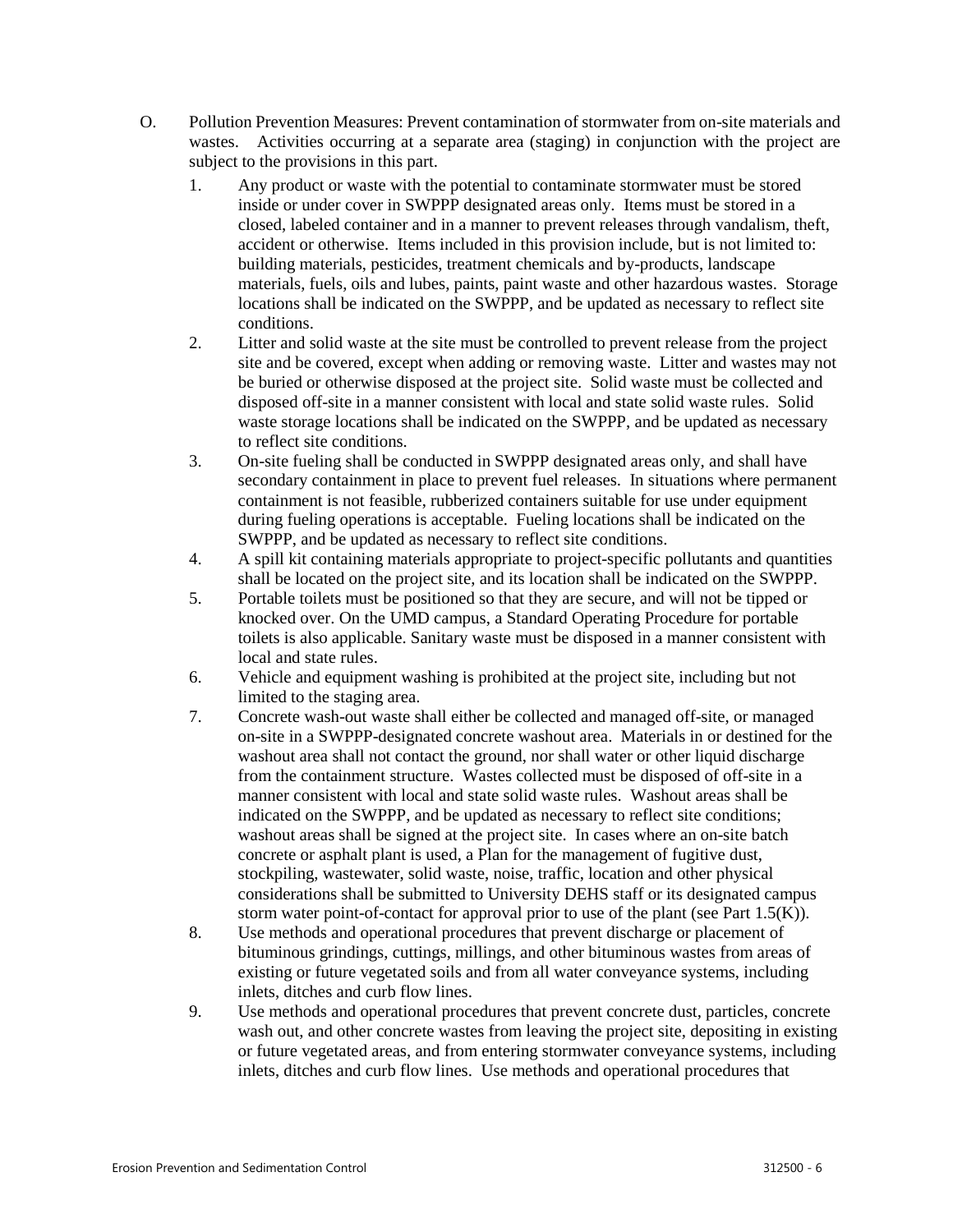prevent saw cut slurry and planning waste from leaving the project site and from entering stormwater conveyance systems including ditches and culverts.

- 10. Spill response and notification. In the event of a release to the environment, or an unexpected field observation (such as a tank, buried waste, or discolored soil), complete the University Spill Notification Form and submit to the University in accordance with the specified procedure below (see Part 1.5(H)).
- 11. If on-site or off-site impacts occur due to non-compliance with these requirements, restore impacted areas at no cost to Owner.
- P. Establish final stabilization: Restore the project site to permit-required vegetative conditions and initiate permit termination process.
	- 1. Complete soil disturbing activities and restore site to a uniform perennial vegetative cover with a density of 70%, or other equivalent measures, as approved by the University, to prevent soil failure under erosive conditions.
	- 2. Temporary BMPs shall be removed, unless specifically approved by University DEHS staff or its designated campus storm water point-of-contact.
	- 3. Permanent BMPs shall be fully installed and verified to be operating as designed. Any basins or other permanent BMPs also used as temporary BMPs during the construction phase, must be cleaned of accumulated sediment.
	- 4. Perform notification to University DEHS staff or its designated campus storm water point-of-contact for post-construction inspection (see Part 1.5(F)).
	- 5. Initiate termination (or transfer) of construction stormwater permit in accordance with University specified procedure below. DO NOT submit a Permit Termination form; University staff will terminate permit in accordance with University specified procedure below (see Part 1.5(H)).
	- 6. Note that compliance inspections, in accordance with the provisions of the permit, must continue to be completed until the permit is terminated.
	- 7. Growing seasons. Commencement of work in relationship to growing seasons and final stabilization efforts may impact the Contractor's selection of BMPs for final stabilization. That is, seeding or hydro-seeding of sites in the fall do not constitute final stabilization and will delay the ability to cease inspections and/or terminate the permit.

## 1.5 SUBMITTALS

- A. See Division 01 for Submittal Procedures.
- B. Certificate: Mill certificate for silt fence fabric attesting that fabric and factory seams comply with specified requirements and signed by legally authorized official of manufacturer; indicate actual minimum average roll values; identify fabric by roll identification numbers.
- C. Project Initiation Form: complete the University DEHS Project Initiation Form after 90% completion of DD documents.
- D. Stormwater Pollution Prevention Plan (SWPPP), prepared as specified above.
- E. Stormwater Permit Application Procedure.
	- 1. Evidence of certification of individuals specified by Part 1.4(C) shall be furnished by the Contractor at the preconstruction meeting.
	- 2. Contractor follows the procedure in the University Standard Operating Procedure (SOP) for drafting the electronic Construction Stormwater (CSW) Permit Application on the MPCA eServices website. The SOP is located at[: http://www.dehs.umn.edu/Docs/UMN\\_Proj\\_Initiation\\_MS4.docx.](http://www.dehs.umn.edu/Docs/UMN_Proj_Initiation_MS4.docx)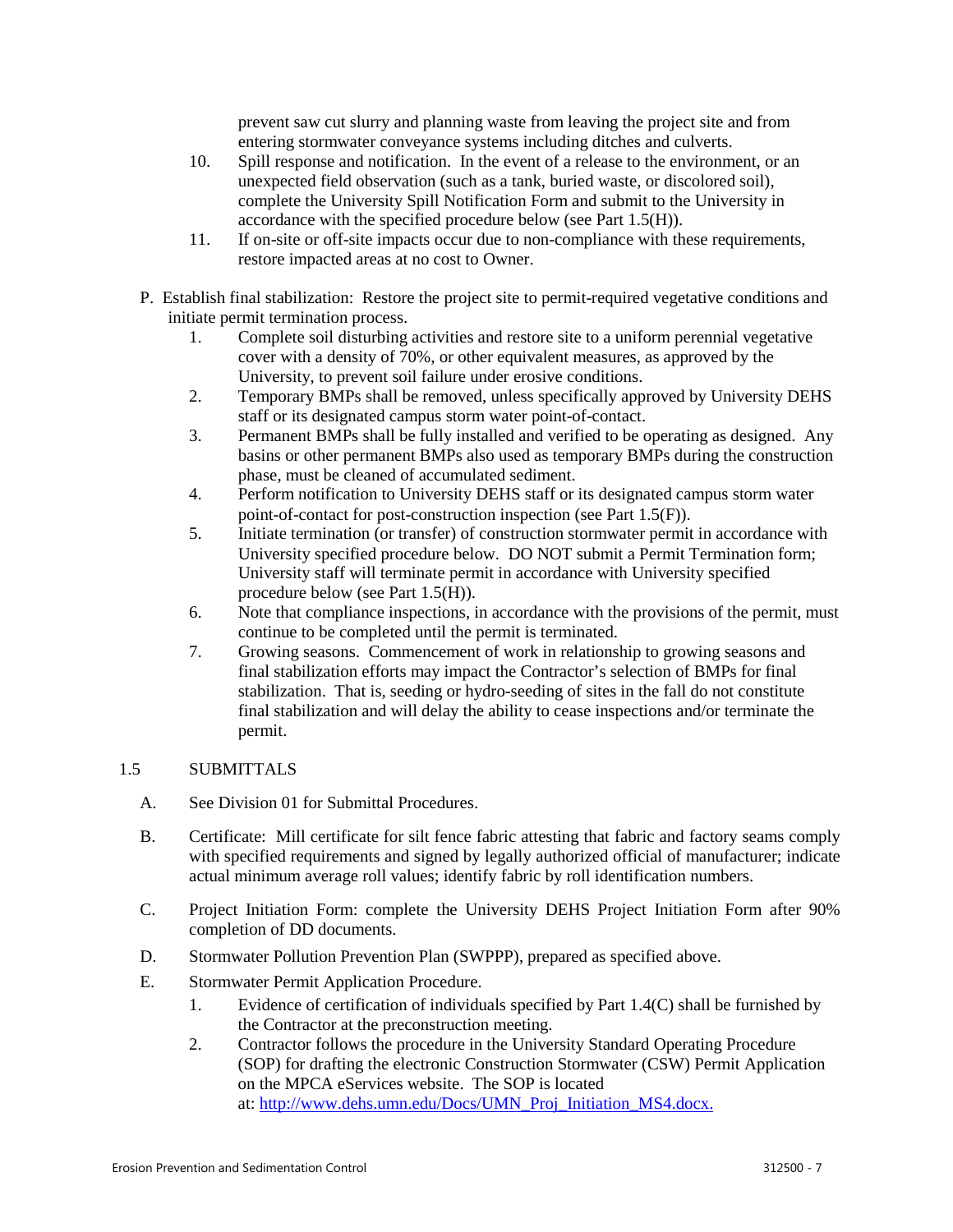- 3. Contractor drafts the electronic CSW permit application on the MPCA e-Services web page at: [https://rsp.pca.state.mn.us.](https://rsp.pca.state.mn.us/) Prior to completing the certification and payment steps, exit the permit application and "share" the digital file with University SWPPP contact for review (see SOP for specifics).
- 4. University DEHS staff or its designated campus storm water point-of-contact project contact reviews and approved the draft permit application, checks in the electronic file on the eServices web site and notifies the contractor of approval. University DEHS staff or its designated campus storm water point-of-contact signature on the hard-copy of the draft permit application constitutes University agreement that the project documents comply with applicable University policy and permits.
- 5. Contractor completes payment and certification screens on the MPCA eSubmittal site after University approval. **The at-risk contractor SHOULD NOT apply complete these steps until the draft permit application has been reviewed and signed by or its designated storm water point of contact.**
- F. University Inspections/Notifications. Notify University DEHS staff or its designated campus storm water point-of-contact at each of the following project milestones:
	- Pre-construction inspection: After BMPs have been installed in accordance with the SWPPP, prior to soil disturbing work is initiated.
	- Post-construction inspection: When the provisions of Part 1.4(P) for final site stabilization have been met, prior to removal of BMPs.
	- General inspections: University DEHS staff or its designated campus storm water pointof-contact will conduct general inspections throughout the course of the project for compliance monitoring.
- G. Inspection Reports. As indicated in Part 1.4(G), inspections shall be completed on Universityprovided forms, and shall be maintained onsite, to be provided to University or regulatory staff as requested.
- H. Stormwater Permit Termination Procedure. When the provisions of Part 1.4(P) for final stabilization have been met and a post construction inspection has been completed:
	- 1. Contractor completes a hard-copy version of the MPCA Notice of Termination form [\(http://www.pca.state.mn.us/index.php/view-document.html?gid=7388\)](http://www.pca.state.mn.us/index.php/view-document.html?gid=7388) and submits to University EHS staff or its designated campus storm water point-of-contact for review and "Owner's Signature".
	- 2. University EHS staff or its designated campus storm water point-of-contact reviews document and submits to the MPCA. The contractor will be copied on correspondence to the MPCA.
- I. Spill Response and Notification. As indicated in Part 1.4(O), submit the University Spill Notification Form (at [http://www.dehs.umn.edu/envircomp\\_sp.htm\)](http://www.dehs.umn.edu/envircomp_sp.htm) to the University in the event of a release to the environment, or an unexpected field observation (such as a tank, buried waste, or discolored soil). If more than 5 gallons of petroleum product, or any volume of other substance causing pollution of water are released, as described on the Spill Notification Form, the contractor shall directly contact the University Department of Emergency Response (9-1-1 on UMTC campus) and the State Duty Officer at 651.649.5451. Follow the UMD Emergency Response Plan (3b-1) for projects on the UMD campus.
- J. Water Discharge Plan. As indicated in Part 1.4(L)(d)(1), submit a Plan for University approval, for the treatment and discharge of sediment laden water intended discharged off-site. The Plan shall include a description of the approximate volume to be treated and discharged, treatment method, equipment and chemicals proposed, dosage rate, treatment time/duration, discharge rate, and outlet location and energy dissipation measure(s) to be used at the outlet.
- K. On-Site Asphalt or Concrete Batch Plant Management Plan. As indicated in Part 1.4(O)(7), submit a Plan for the management of fugitive dust, stockpiling, wastewater, solid waste, noise, traffic, location and other physical considerations to University DEHS staff or its designated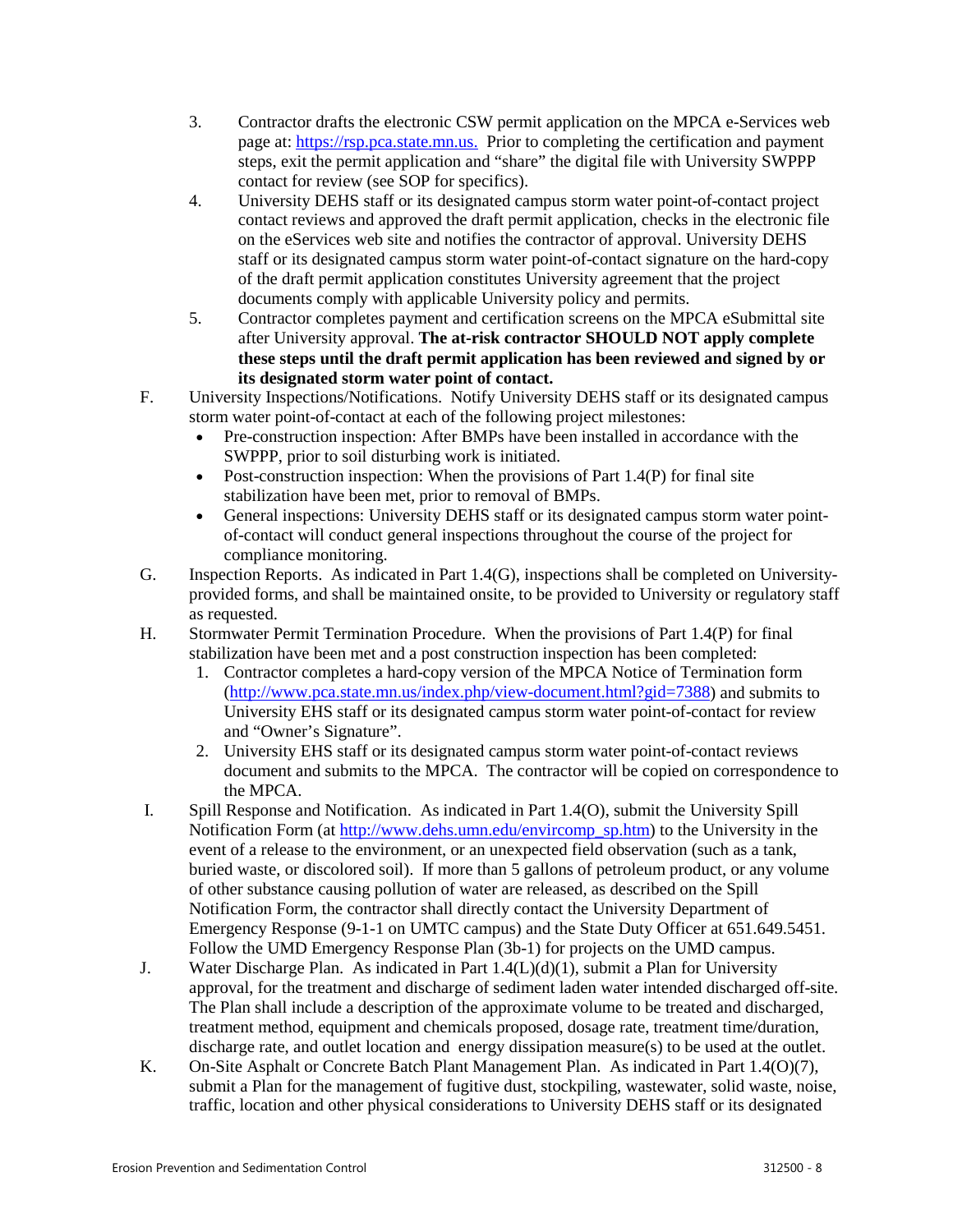campus storm water point-of-contact for approval prior to use of a batch concrete or asphalt plant.

L. Materials and product shop drawings.

## PART 2 - PRODUCTS

## 2.1 MATERIALS

- A. Mulch: Per MnDOT Specification Section 3733, Type 3.
- B. Grass Seed For Temporary Cover: Select a species appropriate to climate, planting season, and intended purpose. If same area will later be planted with permanent vegetation, do not use species known to be excessively competitive or prone to volunteer in subsequent seasons. MnDOT Seed Mix #100 or #110 or approved equivalent.
- C. Silt Fence Fabric: Per MnDOT Specification Section 3886 for Standard Machine Sliced or Heavy Duty type. Preassembled silt fence is not allowed. Follow MnDOT standards.
- D. Geotextiles: Per MnDOT Specification Section 3733, Type V.
- E. Erosion Control Blankets: Per MnDOT Specification Section 3885, Category 4 Coconut for all slopes 4:1 or greater and within entire bioswale area, and Category 2 Straw 2S for all slopes 8:1 or greater.
- F. Erosion Stabilization Mats: Per MnDOT Specification Section 3888, Type 3 for Slope greater than 3:1 and at pipe outlets.
- G. Storm Drain Inlet Protection: Filter Bag insert or approved equivalent. Silt fence wrapped on casting or silt fence or strawbales surrounding catchbasin or manhole is generally not allowed as a primary means, but may be used for redundant protection.
- H. Filter Log: Per MnDOT specification Section 3897 Type Straw, Wood or Compost Log. Straw logs are considered to be marginally effective, and are only to be used, if at all, in very lowflow, low-slope areas.

## PART 3 - EXECUTION

## 3.1 EXAMINATION

A. Examine site and identify existing features that contribute to erosion resistance; maintain such existing features to greatest extent possible.

## 3.2 PREPARATION

A. Schedule work so that soil surfaces are left exposed for the minimum amount of time.

## 3.3 CONSTRUCTION ACTIVITY REQUIREMENTS

#### A. STORM WATER POLLUTION PREVENTION PLAN

The Contractor must implement the SWPPP and the requirements of this part. The Best Management Practices (BMPs) identified in the SWPPP and in this permit must be installed in an appropriate and functional manner.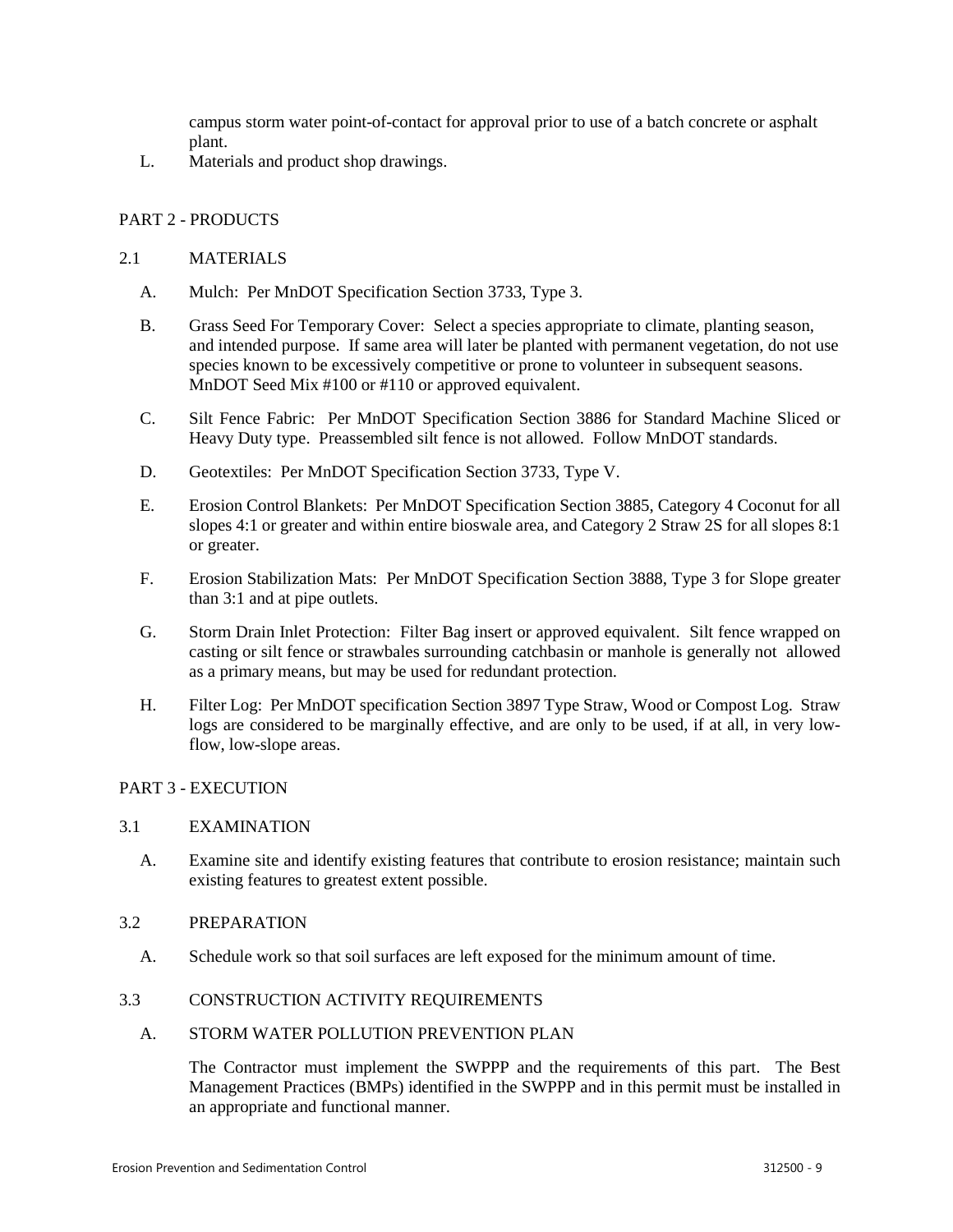#### B. EROSION PREVENTION PRACTICES

- 1. The Contractor must plan for and implement appropriate construction phasing, vegetative buffer strips, horizontal slope grading, and other construction practices that minimize erosion, so that the inspection and maintenance requirements are complied with. The location of areas not to be disturbed must be delineated (e.g. with flags, stakes, signs, silt fence etc.) on the development site before work begins. Phasing and special site areas to be marked/staked are indicated on the SWPPP.
- 2. All exposed soil areas with a continuous positive slope must have temporary erosion protection or permanent cover for the exposed soil areas year round, according to the following table of slopes and time frames (Maximum time an area can remain open when the area is not actively being worked):

| Type of Slope     | Time      |
|-------------------|-----------|
| Steeper than 3:1  | $7*$ days |
| 10:1 to $3:1$     | 14 days   |
| Flatter than 10:1 | 21 days   |

These areas include constructed bioswale side slopes, and any exposed soil areas with a positive slope to a storm water conveyance system, such as a curb and gutter system, storm sewer inlet, temporary or permanent drainage ditch or other natural or man made systems that discharge to a surface water.

\*Note that in project areas within 1 mile of a Specials Waters are subject to the provisions of Appendix A of the permit, which requires all areas to be stabilized within 7 days.

- 3. The normal wetted perimeter of any temporary or permanent drainage ditch that drains water from a construction site, or diverts water around a site, must be stabilized within 200 lineal feet from the property edge, or from the point of discharge to any surface water. Stabilization must be completed within 24 hours of connecting to a surface water.
- 4. Pipe outlets must be provided with temporary or permanent energy dissipation within 24 hours of connection to a stormwater conveyance system.

## C. SEDIMENT CONTROL PRACTICES

- 1. Sediment control practices must minimize sediment from entering surface waters, including curb and gutter systems and storm sewer inlets.
- 2 Temporary or permanent drainage ditches and sediment basins that are designed as part of a treatment system require sediment control practices only as appropriate for site conditions.
- 3. If the down gradient treatment system is overloaded, additional upgradient sediment control practices must be installed to eliminate the overloading, and the SWPPP must be amended to identify these additional practices.
- 4. In order to maintain sheet flow and minimize rills and/or gullies, there shall be no unbroken slope length of greater than 75 feet for slopes with a grade of 3:1 or steeper.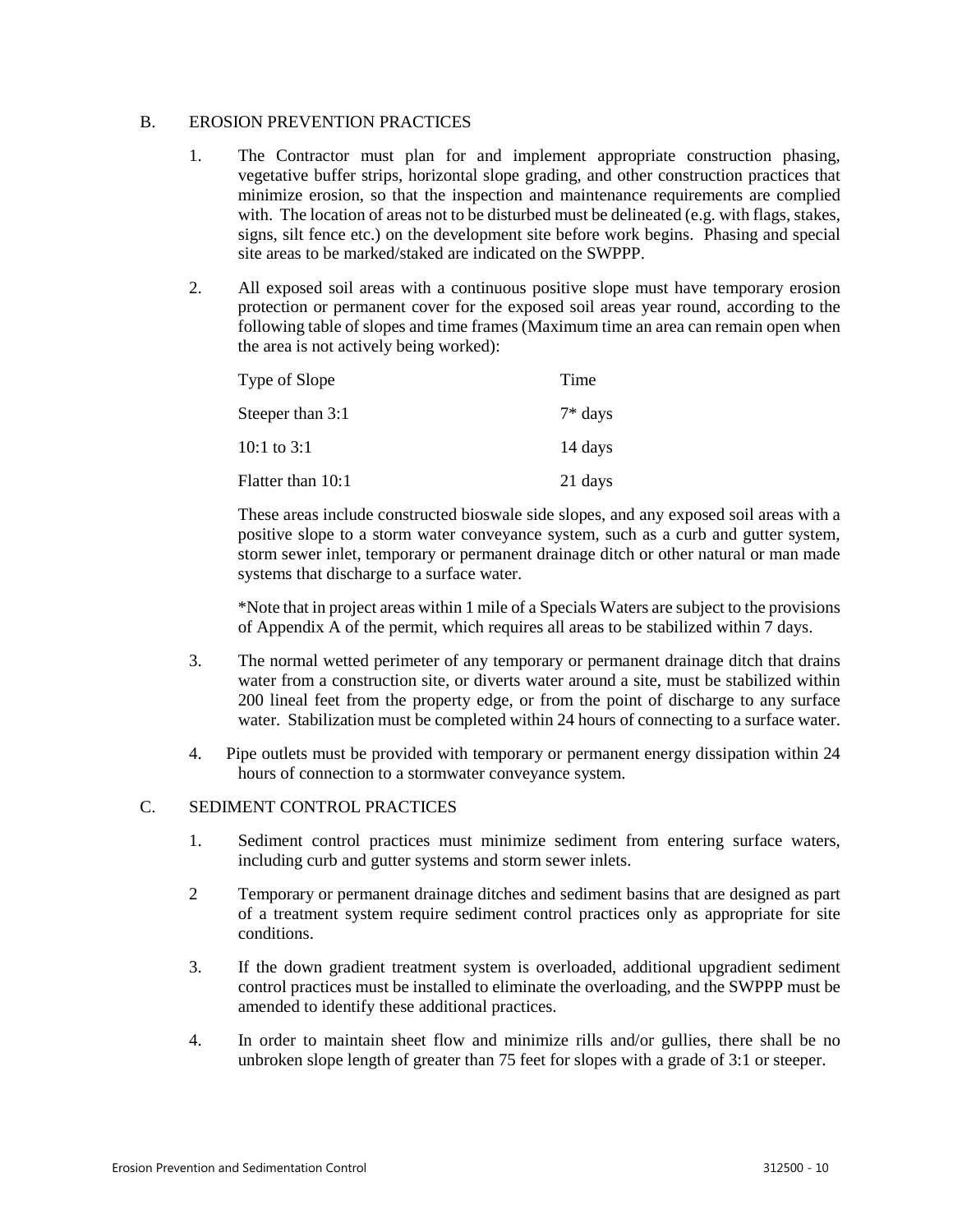- 5. Sediment control practices must be established on all down gradient perimeters before any upgradient land disturbing activities begin. These practices shall remain in place until final stabilization has been established.
- 6. The timing of the installation of sediment control practices may be adjusted to accommodate short-term activities such as clearing or grubbing, or passage of vehicles. Any short-term activity must be completed as quickly as possible and the sediment control practices must be installed immediately after the activity is completed. However, sediment control practices must be installed before the next precipitation event even if the activity is not complete.
- 7. All storm drain inlets must be protected by appropriate BMPs during construction until all sources with potential for discharging to the inlet have been stabilized and final University inspection has been completed.
- 8. Temporary soil stockpiles must have silt fence or other effective sediment controls, and cannot be placed in surface waters, including storm water conveyances such as curb and gutter systems, or conduits and ditches. Stockpiles not actively being worked shall be stabilized around the entire perimeter; stockpiles being worked shall be stabilized at the end of each work day. Preserved topsoil stockpiles shall additionally be covered.
- 9. Vehicle tracking of sediment from the construction site must be minimized by BMPs such as stone pads, concrete or steel wash racks, or equivalent systems. Streets must be swept daily.

# D. DEWATERING AND BASIN DRAINING

- 1. Dewatering or basin draining (e.g., pumped discharges, trench/ditch cuts for drainage) related to the construction activity that may have turbid or sediment laden discharge water must be discharged to a temporary or permanent sedimentation basin on the project site whenever possible. If the water cannot be discharged to a sedimentation basin prior to entering the surface water, it must be treated with the appropriate BMPs, such that the discharge does not adversely affect the receiving water or downstream landowners. The Contractor must ensure that discharge points are adequately protected from erosion and scour. The discharge must be dispersed over natural rock riprap, sand bags, plastic sheeting or other accepted energy dissipation measures. Adequate sedimentation control measures are required for discharge water that contains suspended solids.
- 2. All water from dewatering or basin draining activities must be discharged in a manner that does not cause nuisance conditions, erosion in receiving channels or on downslope properties, or inundation in wetlands causing significant adversely impact to the wetland.
- 3. All permits for dewatering need to be obtained by the Contractor prior to initiation any dewatering practice. Prior to permit application, the Contractor shall seek pre-approval from University EHS project contact, as described by Part 1.5(J).

# E. INSPECTIONS AND MAINTENANCE

1. The Contractor must routinely inspect the construction site once every seven days during active construction and within 24 hours after a rainfall event greater than 0.5 inches in 24 hours.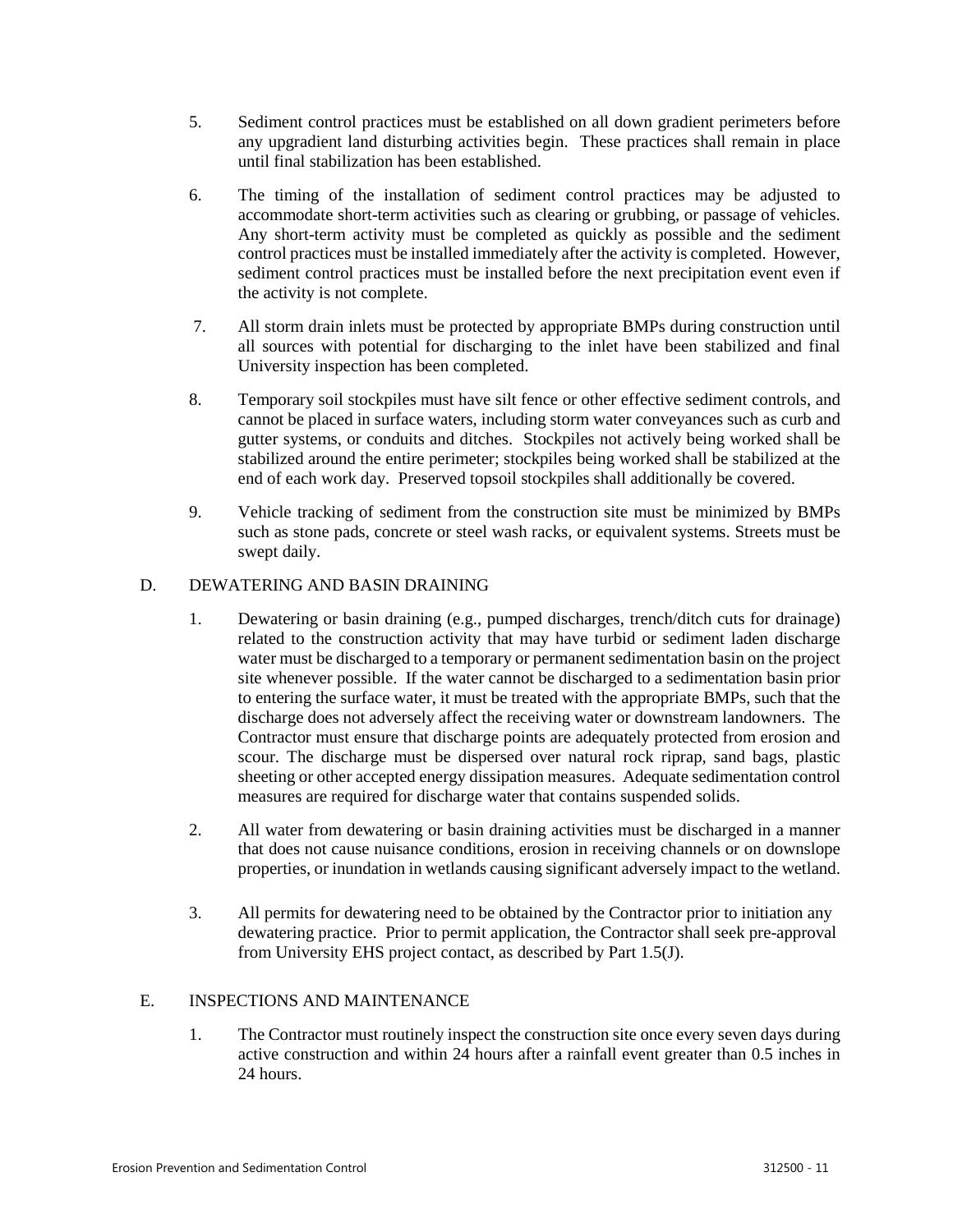- 2. All inspections, maintenance and corrective actions conducted during construction must be recorded on a University-provided inspection forms and these records must be retained with the SWPPP. Use of the University inspection form (Part 1.4(G)) and weather log (Part 1.4(F)) accounts for permit-required elements.
- 3. Where parts of the construction site have undergone final stabilization, but work remains on other parts of the site, inspections of the stabilized areas may be reduced to once per month. Where work has been suspended due to frozen ground conditions, inspections may also be suspended until thaw at the site occurs.
- 4. All erosion prevention and sediment control BMPs must be inspected to ensure integrity and effectiveness. All nonfunctional BMPs must be repaired, replaced, or supplemented with functional BMPs. The Contractor must investigate and comply with the following inspection and maintenance requirements:
	- a. All silt fences must be repaired, replaced, or supplemented when they become nonfunctional or the sediment reaches 1/3 of the height of the fence. These repairs must be made within 24 hours of discovery, or as soon as field conditions allow access.
	- b. Temporary and permanent sedimentation basins must be drained and the sediment removed when the depth of sediment collected in the basin reaches 1/2 the storage volume. Drainage and removal must be completed within 72 hours of discovery, or as soon as field conditions allow access.
	- c. Surface waters, including drainage ditches and conveyance systems, must be inspected for evidence of sediment being deposited by erosion. The Contractor must remove all deltas and sediment deposited in surface waters, including drainage ways, catch basins, and other drainage systems, and restabilize the areas where sediment removal results in exposed soil. The removal and stabilization must take place within seven days of discovery unless precluded by legal, regulatory, or physical access constraints. The Contractor shall use all reasonable efforts to obtain access. If precluded, removal and stabilization must take place within seven calendar days of obtaining access. The Contractor shall contact University DEHS staff for permitting guidance; the Contractor is responsible for contacting all local, regional, state and federal authorities and receiving any applicable permits, prior to conducting any work.
	- d. Construction site vehicle exit locations must be inspected for evidence of off-site sediment tracking onto paved surfaces. Tracked sediment must be removed from all off-site paved surfaces, within 24 hours of discovery, or if applicable, within a shorter time if requested by the University. The Contractor is responsible for the operation and maintenance of temporary and permanent water quality management BMPs, as well as all erosion prevention and sediment control BMPs, for the duration of the construction work at the site. The Contractor is responsible until the University, or another owner/operator, has assumed control according to over all areas of the site that have not been finally stabilized or the site has undergone final stabilization, and a NOT has been submitted to the MPCA in accordance with the procedure identified in Part 1.5(H).
	- e. If sediment escapes the construction site, off-site accumulations of sediment must be removed in a manner and at a frequency sufficient to minimize off-site impacts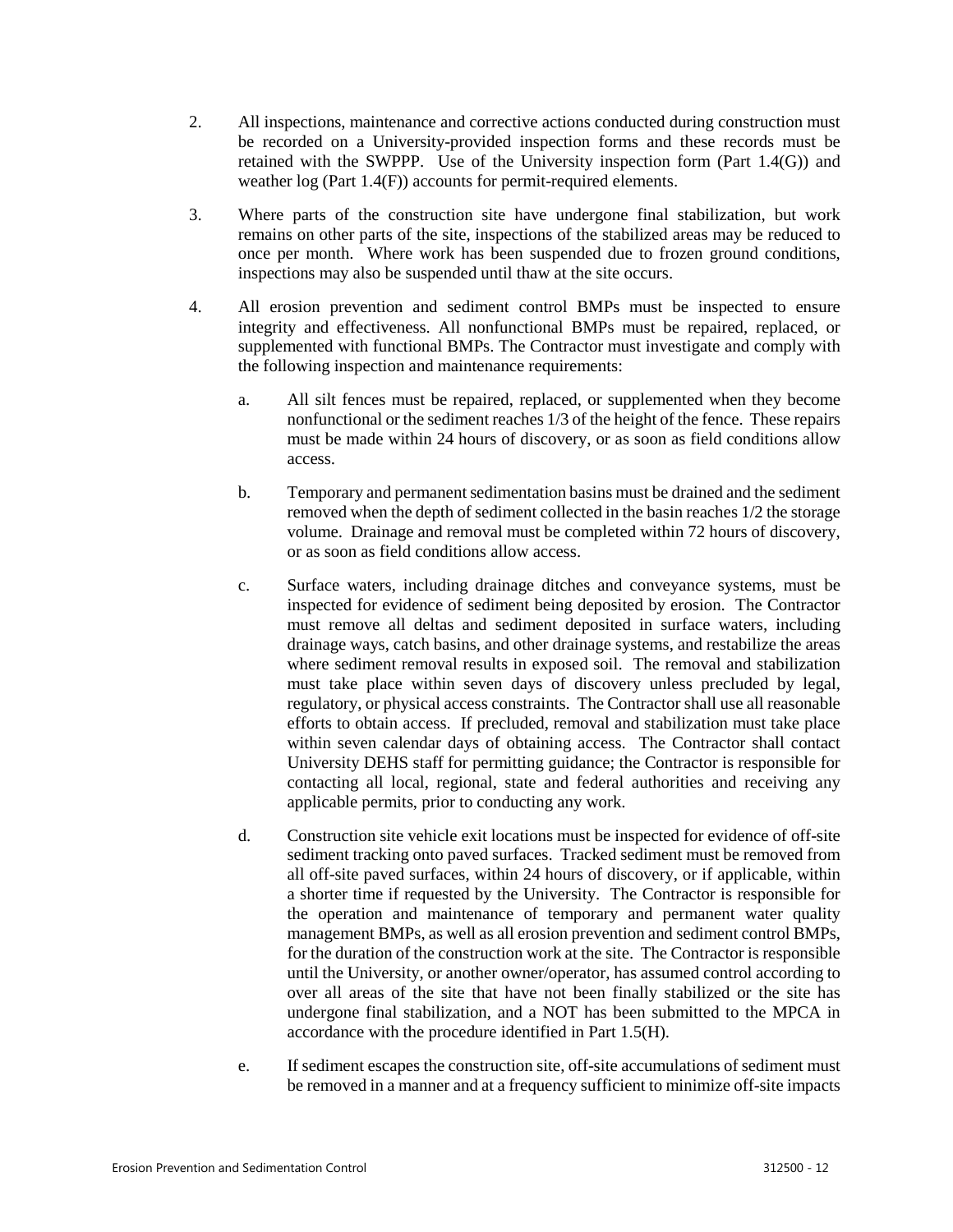(e.g., fugitive sediment in streets could be washed into storm sewers by the next rain and/or pose a safety hazard to users of public streets.)

5. All infiltration areas must be inspected to ensure that no sediment from ongoing construction activities is reaching the infiltration/filtration area and these areas are protected from compaction due to construction equipment driving across the infiltration area.

#### F. POLLUTION PREVENTION MANAGEMENT MEASURES

The Contractor shall implement the following pollution prevention management measures on the site:

- 1. Storage, Handling, and Disposal of Construction Products, Materials, and Wastes: The contractor shall comply with the following standards to minimize the exposure to stormwater of any of the products, materials, or wastes at University project sites. Products or wastes which are either not a source of contamination to stormwater or are designed to be exposed to stormwater are not held to this requirement:
	- a. Building products that have the potential to leach pollutants must be under cover (e.g., plastic sheeting or temporary roofs) to prevent the discharge of pollutants or protected by a similarly effective means designed to minimize contact with stormwater.
	- b. Pesticides, herbicides, insecticides, fertilizers, treatment chemicals, and landscape materials must be under cover (e.g., plastic sheeting or temporary roofs) to prevent the discharge of pollutants or protected by similarly effective means designed to minimize contact with stormwater.
	- c. Hazardous materials, toxic waste, (including oil, diesel fuel, gasoline, hydraulic fluids, paint solvents, petroleum-based products, wood preservatives, additives, curing compounds, and acids) must be properly stored in sealed containers to prevent spills, leaks or other discharge. Restricted access storage areas must be provided to prevent vandalism. Storage and disposal of hazardous waste or hazardous materials must be in compliance with Minn. R. ch. 7045 including secondary containment as applicable.
	- d. Solid waste must be stored, collected and disposed of properly in compliance with Minn. R. ch. 7035.
	- e. Portable toilets must be positioned so that they are secure and will not be tipped or knocked over. On the UMD campus, a Standard Operating Procedure for portable toilets is also applicable. Sanitary waste must be disposed of properly in accordance with Minn. R. ch. 7041.
- 2. Fueling and Maintenance of Equipment or Vehicles; Spill Prevention and Response: The Permittee(s) shall take reasonable steps to prevent the discharge of spilled or leaked chemicals, including fuel, from any area where chemicals or fuel will be loaded or unloaded including the use of drip pans or absorbents unless infeasible. In situations where permanent containment in not feasible, rubberized containers suitable for use under equipment during fueling operations is acceptable. The Permittee(s) must conduct fueling in a contained area unless infeasible. The Permittee(s) must ensure adequate supplies are available at all times to clean up discharged materials and that an appropriate disposal method is available for recovered spilled materials. The Permittee(s) must report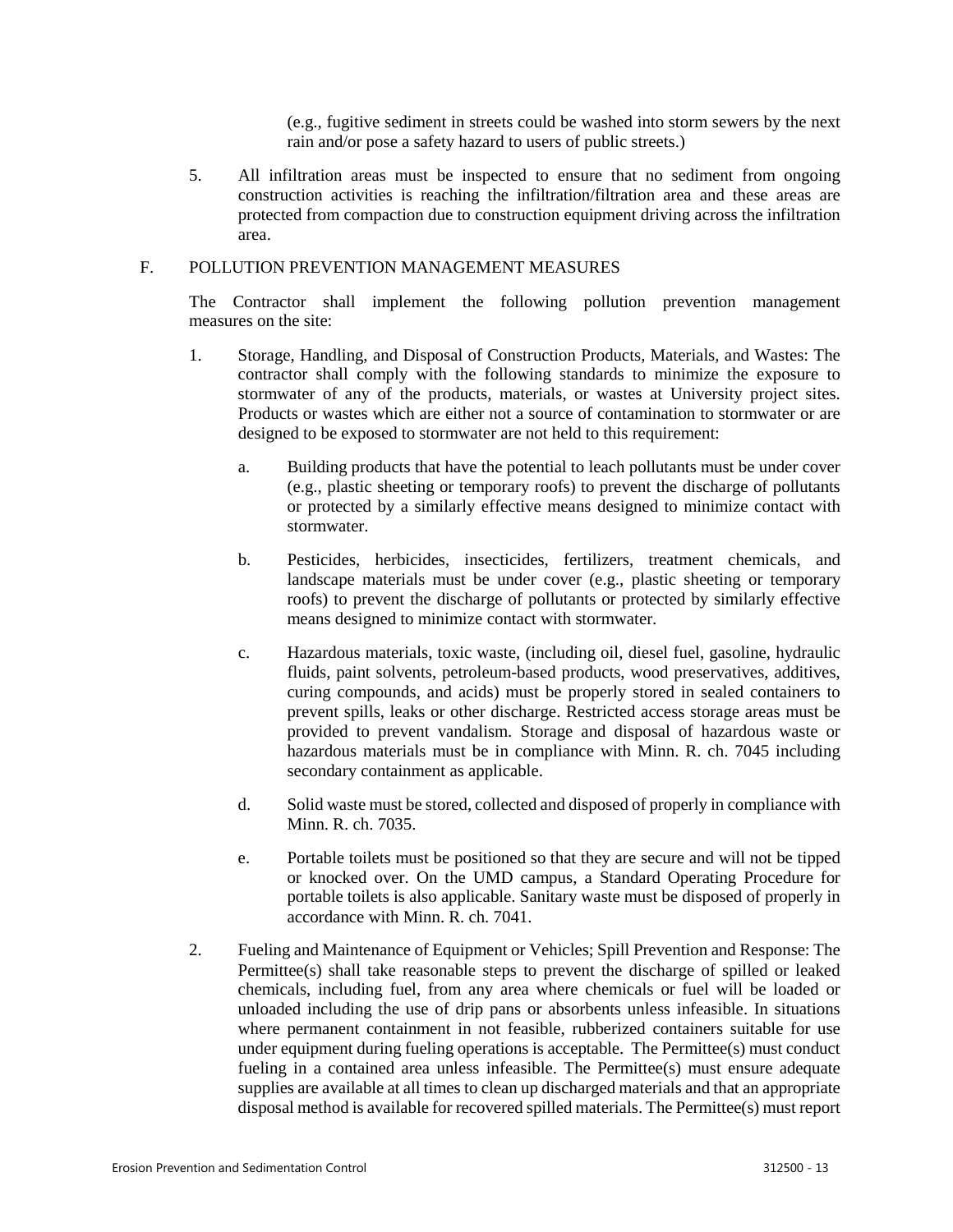and clean up spills immediately as required by Minn. Stat. § 115.061, using dry clean up measures where possible.

- 3. Vehicle and equipment washing: No vehicle or equipment washing is allowed at University project sites, including but not limited to staging areas.
- 4. Concrete and other washouts waste: The Permittee(s) must provide effective containment for all liquid and solid wastes generated by washout operations (concrete, stucco, paint, form release oils, curing compounds and other construction materials) related to the construction activity. The liquid and solid washout wastes must not contact the ground, and the containment must be designed so that it does not result in runoff from the washout operations or areas. Liquid and solid wastes must be disposed of properly and in compliance with MPCA rules. A sign must be installed adjacent to each washout facility that requires site personnel to utilize the proper facilities for disposal of concrete and other washout wastes. In cases where an on-site batch concrete or asphalt plant is used, a Plan for the management of fugitive dust, stockpiling, wastewater, solid waste, noise, traffic, location and other physical considerations shall be submitted to University DEHS staff or its designated campus storm water point-of-contact for approval prior to use of the plant (see Part 1.5 $(K)$ ).
- 5. Catch basins in concrete surfaces on the UMD Campus shall be stamped in accordance with 3c-1 Storm Drain Markings of the UMD SWPPP.

#### G. FINAL STABILIZATION

The Contractor must ensure final stabilization of the site. The Contractor shall follow the procedure described by Part 1.5(H) within 30 days after final stabilization is complete.

- 1. All soil disturbing activities at the site have been completed and all soils must be stabilized by a uniform perennial vegetative cover with a density of 70 percent over the entire pervious surface area, or other University-approved equivalent means necessary to prevent soil failure under erosive conditions and;
	- a. All drainage ditches, constructed to drain water from the site after construction is complete, must be stabilized to preclude erosion;
	- b. All temporary synthetic, and structural erosion prevention and sediment control BMPs must be removed as part of the site final stabilization, except as specifically authorized/required University DEHS staff or its designated campus storm water point-of-contact;
	- c. The Contractor must clean out all sediment from conveyances and from temporary sedimentation basins that are to be used as permanent water quality management basins. Sediment must be stabilized to prevent it from being washed back into the basin, conveyances or drainage ways discharging off-site or to surface waters. The cleanout of permanent basins must be sufficient to return the basin to design capacity.
	- d. On the UMD campus, all trees required to be planted must be planted in accordance with the Standard Operating Procedure 5a-1 (Tree Preservation, Protection, and Planting).

#### 3.5 CLEAN UP

A. Remove temporary measures after permanent measures have been installed.